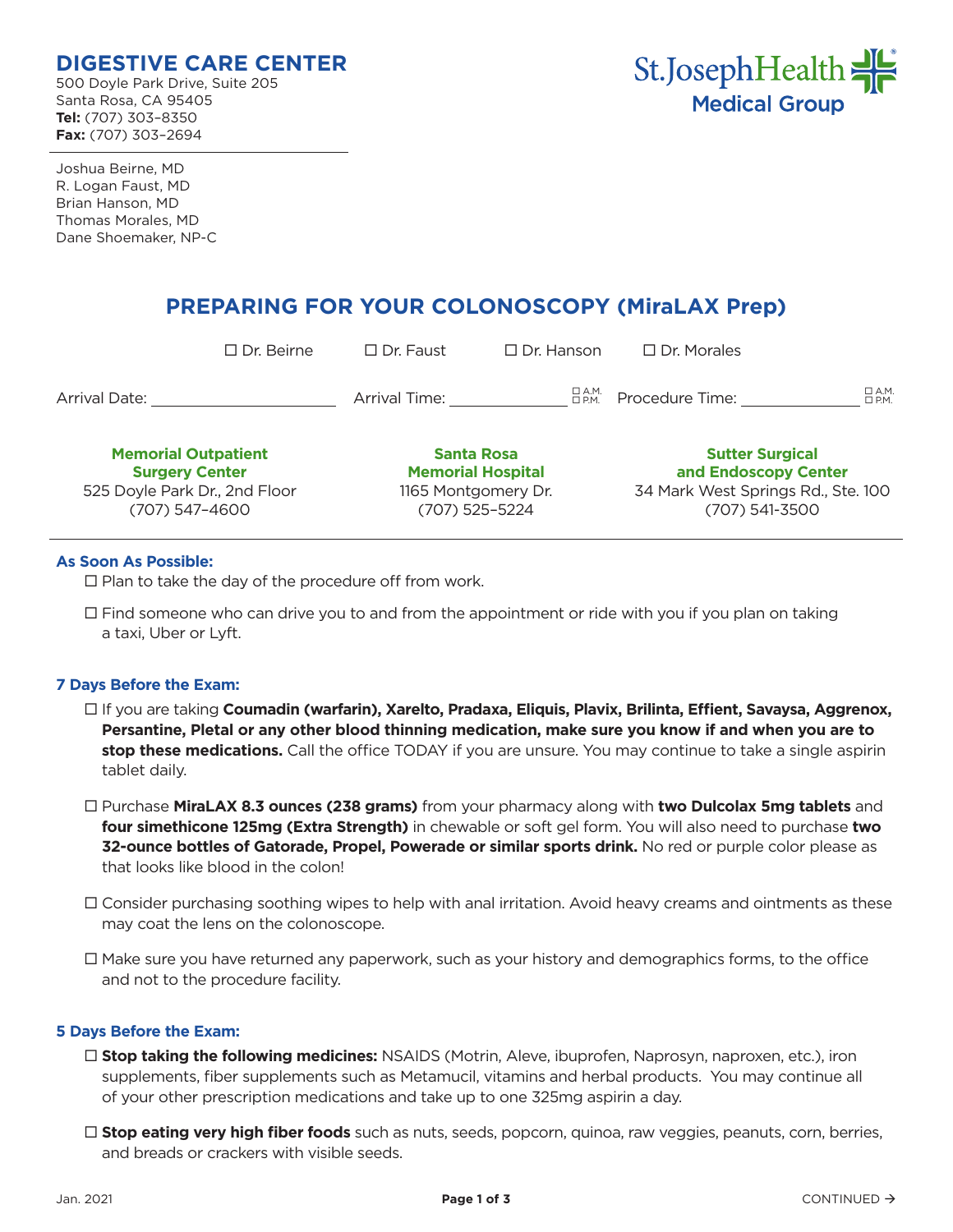#### **2 Days Before the Exam:**

 Mix half of the MiraLAX in each of the 32-ounce bottles of sports drink so that you use the entire bottle of MiraLAX. Shake well and refrigerate.

#### **1 Day Before the Exam:**

Begin a clear liquid diet. Do not eat anything solid. Drink only liquids the entire day. Clear liquids include:

- 
- Clear fruit juices without pulp (apple, white grape, lemonade) Popsicles or Jell-O
- Coffee or tea (without milk or other creamers) Clear sports drinks
- Water with or without bubbles **•** Fat free broth such as vegetable broth
	-
	-

More liquids will result in a better colon prep, keep you hydrated and feeling less hungry!

 The only exception to clear liquids is that you may also drink Boost or Ensure beverages *(white colored, such as vanilla, only)* until 5 P.M. Use the sugar free version if needed. **After 5 P.M. only clear liquids are allowed, no exceptions.**

□ **If you are diabetic and taking insulin or using an insulin pump,** use ½ your daily dosage today. If you are taking oral diabetic medications, take ½ the dosage you usually take. **Otherwise, take your regular medications.**

#### **In the late afternoon, between 3–6 P.M., start your laxative:**

**Step 1:** Take the two Dulcolax tablets about an hour before you start drinking the MiraLAX.

- **Step 2:** Drink one 8-ounce glass of the MiraLAX/Sports drink every 10–15 minutes until you have completed one 32-ounce bottle.
- **Step 3:** Take two of your simethicone while you are drinking the laxative, as you are reaching the end the liquid.

*Nausea, bloating, cramping and vomiting may occur. This is not uncommon and is uncomfortable, but not worrisome. If it does happen, take a break from drinking the prep for 30 minutes. Resume drinking until it is all finished, taking breaks as needed.*

*A bowel movement will usually occur within an hour or two. Don't worry if this does not happen for 3–4 hours. Everyone is different.*

#### **On the Day of Your Procedure:**

- $\Box$  **No later than 3 hours before the exam,** (earlier if you like), repeat steps 2 and 3 (no Dulcolax this time) as described above, using the remaining 32 ounces of laxative and 2 more simethicone tabs. **It is critical that you complete the entire preparation so that your colon will be very clean and your doctor can see inside properly.**
- You may have clear liquids and your prescription medications early this morning, but **do not drink anything at all beginning 2 hours before the exam until the exam is complete.** Not even a sip of water!
- $\Box$  Bowel movements will occur that are watery and frequent until the bowel is fully cleansed. The end result should be clear or pale-yellow liquid.
- □ If you are diabetic, do not take your daily diabetic medication this morning, but do take all of your other prescription medicines with the exception of blood thinners. One aspirin is ok.
- $\Box$  Wear loose comfortable clothing, a short-sleeved shirt (to make it easier to start an IV) and warm socks.
- **You must have a driver to pick you up.** You cannot drive yourself home. If you do not have someone to drive you home, your procedure will be canceled. You may take a taxi home if you are accompanied by an adult.